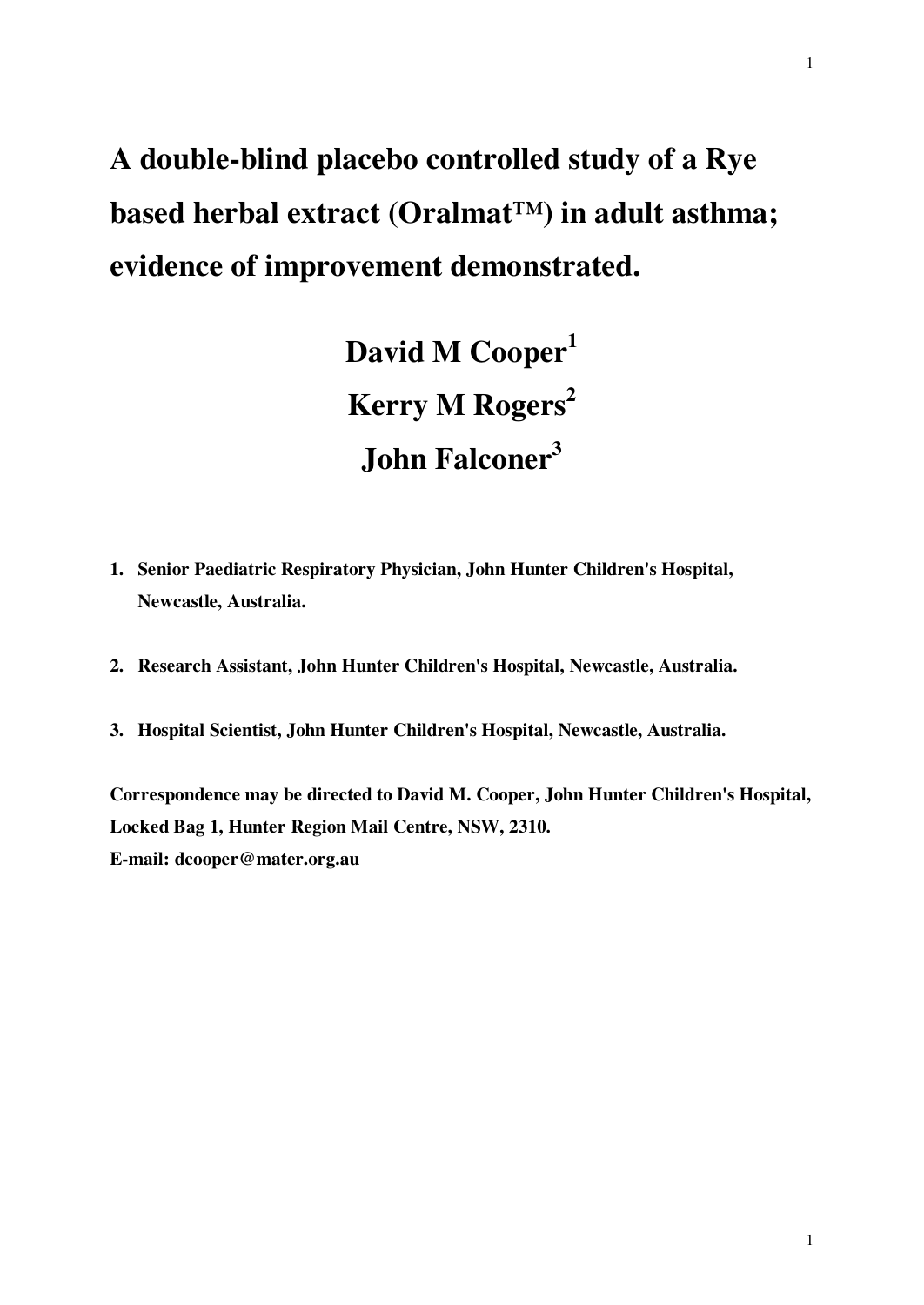**Financial support for this project was provided by Schumacher Pharmaceuticals, the** 

**manufacturers of OralmatTM. Schumacher Pharmaceuticals also provided the Oralmat used in this study. Schumacher Pharmacueticals was not involved in any other aspect of this study, Schumacher Pharmaceuticals had no influence on the decision to publish this paper.**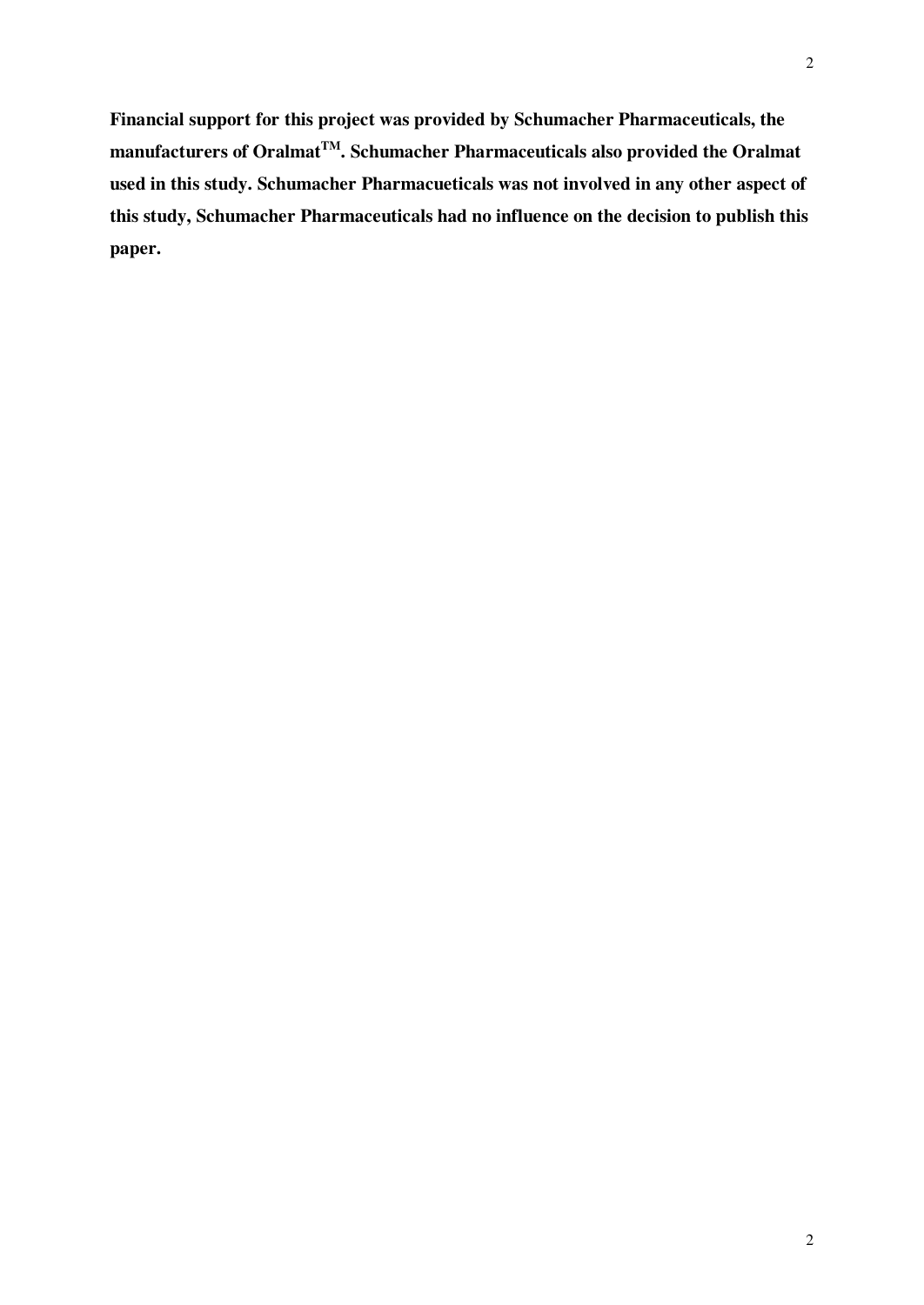**We wish to acknowledge the roles of the following:** 

**Financial support for this study was received from Schumacher Pharmaceuticals, who also provided the Oralmat used in this study.** 

**Spirometric measurements and the collection of blood samples were performed by** 

**Majella Maher and Robyn Hankin, John Hunter Children's Hospital.**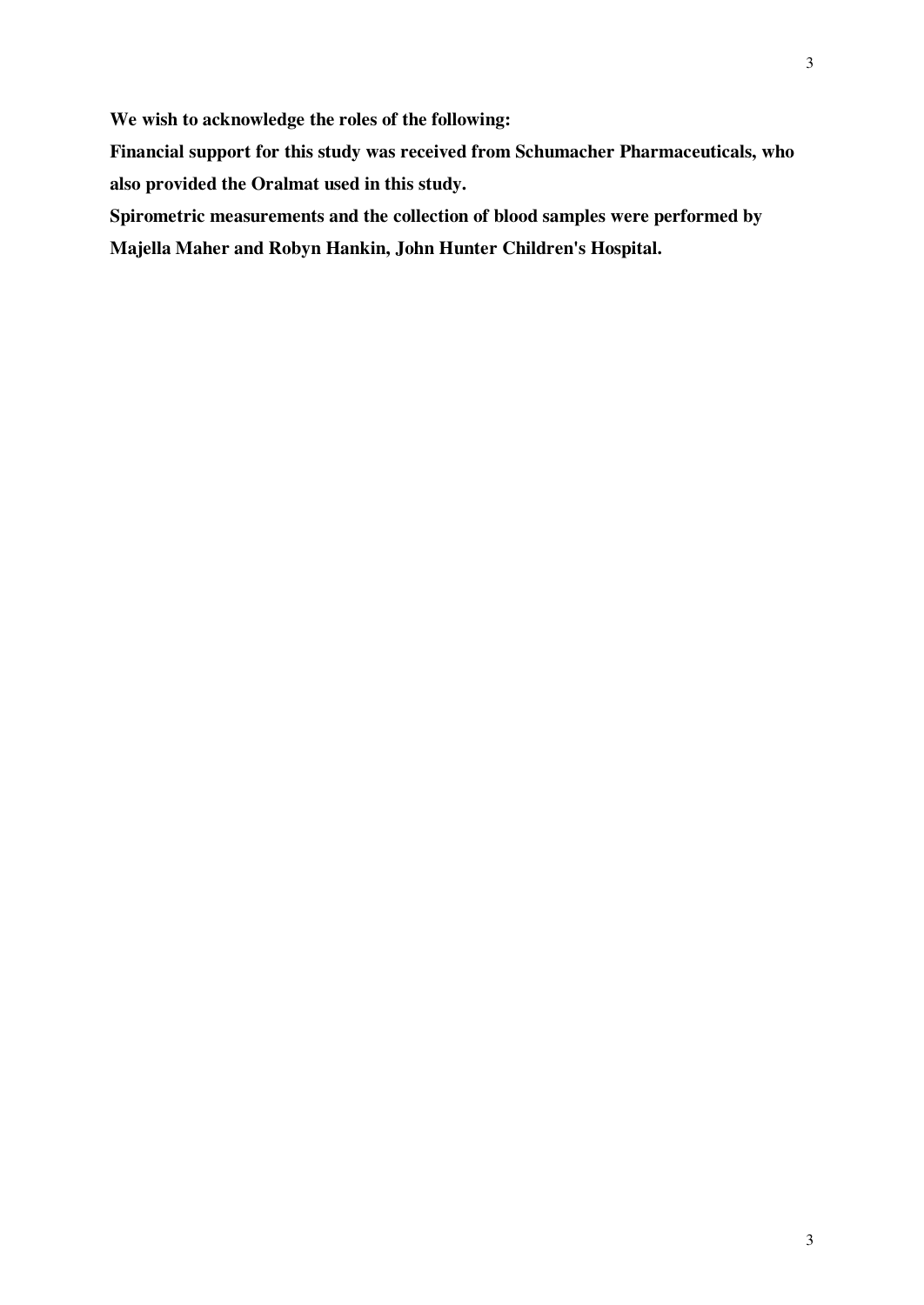**Word Counts. Abstract: 130 words Body of text:** 

## **ABSTRACT**

**OBJECTIVES:** To investigate the effects of Oralmat on asthma symptoms and respiratory function in mildly to moderately asthmatic adults.

**DESIGN AND SETTING:** A double-blinded, randomised investigation of the effects of the commercially available rye-extract, Oralmat<sup>TM</sup>, on asthma symptoms and spirometry measures.

**MAJOR OUTCOME MEASURES:** Changes in spirometry measures ( $FEV_1$ ,  $FEF_{max}$ , FEF<sub>25-75</sub>, FVC), surveyed subjective measures (including wellbeing, asthma symptoms and ability to exercise) and diary records (medication use, sleep disturbance, cough and breathlessness).

**RESULTS:** We found significant improvements in reported wellbeing, asthma symptoms and ability to exercise. There were no consistent, statistically significant changes in other surveyed subjective measures, spirometry measures or diary entries.

**CONCLUSIONS:** This study suggests that Oralmat may alleviate discomfort associated with asthma. Further research is needed to confirm the role of Oralmat in asthma treatment.

Keywords: Oralmat™, asthma, herbal medicine, complementary medicine (Check MeSH headings - see Index Medicus)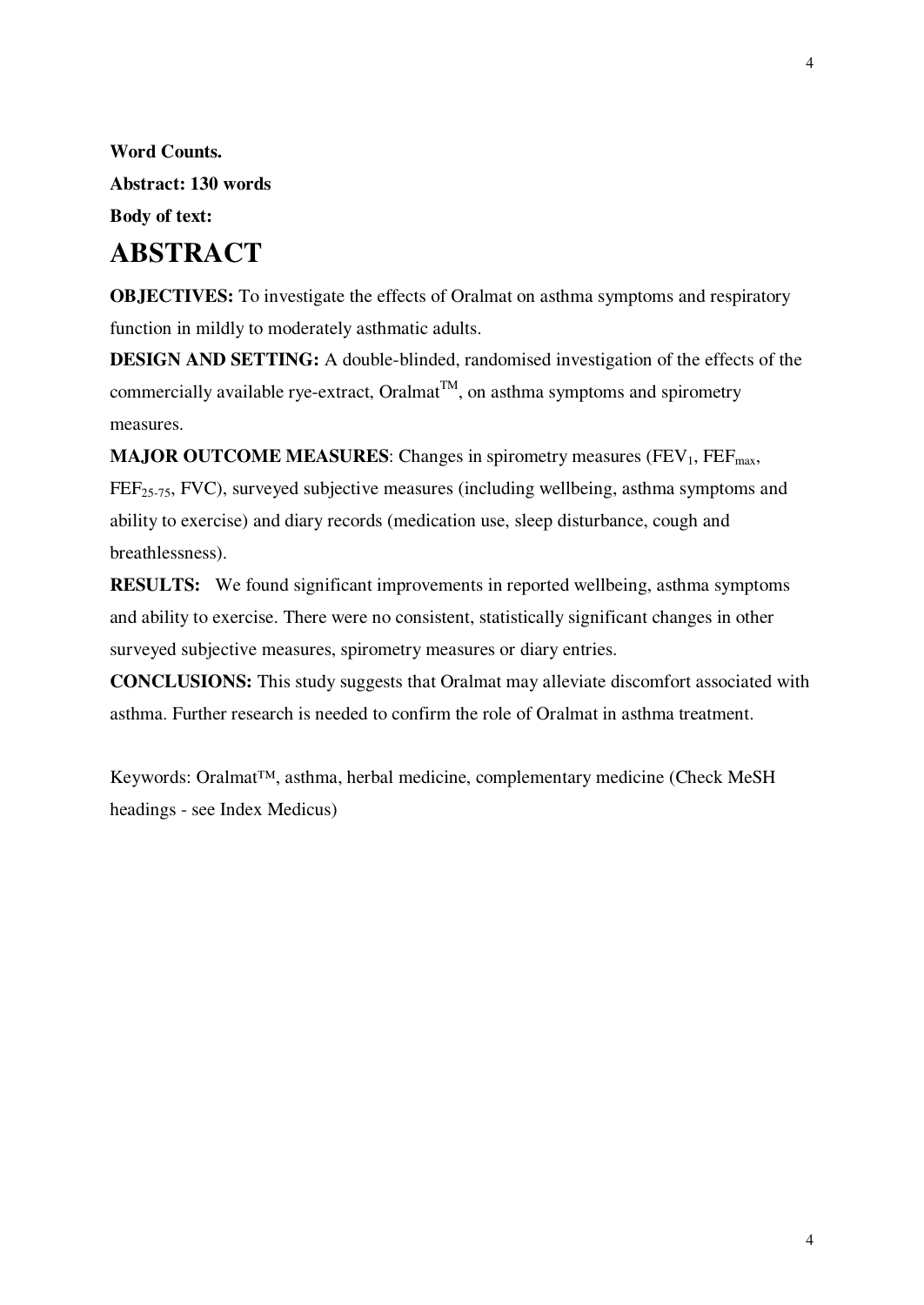### **Introduction**

Asthma has profound effects on patients, their families and the community. Poorly controlled asthma can reduce patients' wellbeing, and interfere with their ability to exercise and to participate in sport and community activities. Asthma can even result in loss of employment<sup>1</sup>. The 1989 cost of lost production due to asthma in NSW has been estimated to be \$48 million<sup>2</sup>. Hence reducing the impact of asthma is an important health-care goal in both social and economic terms.

Many patients turn to complementary and alternative medicines as they strive to control their asthma. In a 1999 survey, 55% of children with asthma had used at least one alternative therapy<sup>3</sup>. Although only 4% of patients in that survey and 8% of patients in a 1997 survey<sup>4</sup> used herbal asthma treatments,  $43\%$  of adult asthmatics interviewed in a 1998 survey<sup>5</sup> thought herbalism was useful to "a great" or "some" extent. That study also found that herbal therapy usage was greater among patients with very severe asthma (15%) than among patients with mild asthma (8%).

The use of dietary supplements, including herbal medicines, may be increasing. In an audit of  $600$  files from patients with atopy, Mullins<sup>6</sup> found an increase in the use of dietary supplements from 7.5% in 1995 to 25% in 1997. Echinacea use was nil, 5% and 3% in 1995, 1996 and 1997, respectively.

Herbal remedies should not be dismissed without investigation. Disodium cromoglycate (Intal) was originally extracted as "khellin" from the root of the Egyptian plant ammivisnaga<sup>7</sup>.

The ill-considered use of herbal remedies may endanger patients. Herbal preparations may be intrinsically hazardous, or may become hazardous due to misidentification or substitution of plants, poor standardisation, preparation or labelling, adulteration or contamination<sup>8</sup>. Allergenicity is one intrinsic hazard of dietary supplements and herbal medicines, which should be of particular concern to asthmatic patients and their doctors. This hazard has been demonstrated by asthmatic and anaphylactic reactions to royal jelly<sup>9</sup> and echinacea<sup>6</sup>.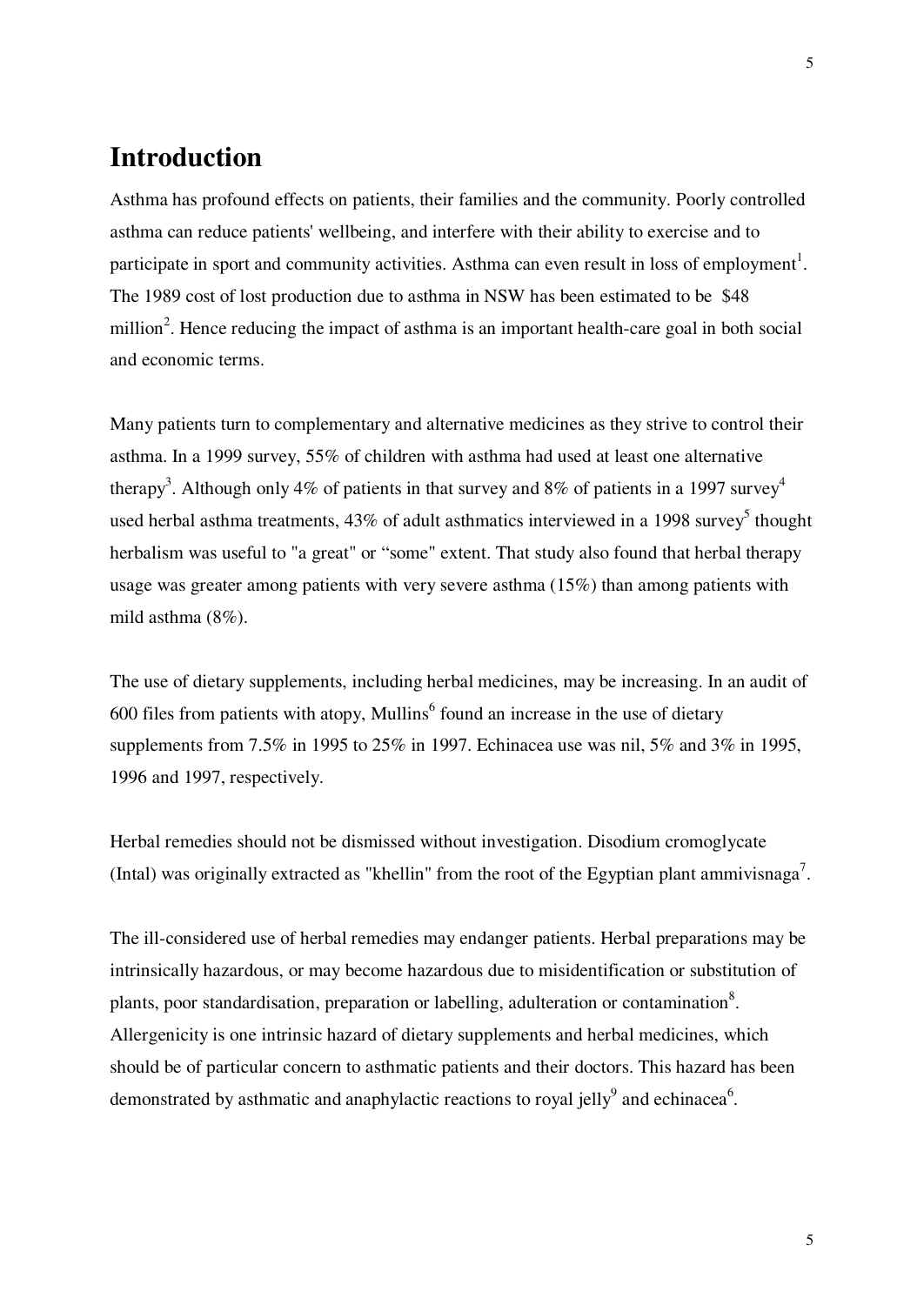Lane and Lane<sup>7</sup> warned that alternative medicines might endanger asthmatic patients by impairing awareness of airway obstruction. This warning may explain the finding<sup>4</sup> that patients who attempted self-treatment with herbal medicine were at greater risk of hospitalisation for asthma than were other patients. This increased risk may also have been caused by delays in medical treatment, incurred as patients sought relief using alternative remedies.

Given the potential for both benefit and harm from herbal remedies, clinicians need information, obtained from well-designed clinical trials, about herbal asthma remedies. A comprehensive survey<sup>10</sup> found only two randomised trials investigating herbal asthma treatments.

In response to this paucity of evidence, Edvard Ernst called for randomised, clinical trials to enable clinicians to advise their patients about the risks and benefits of herbal treatments<sup>11</sup>.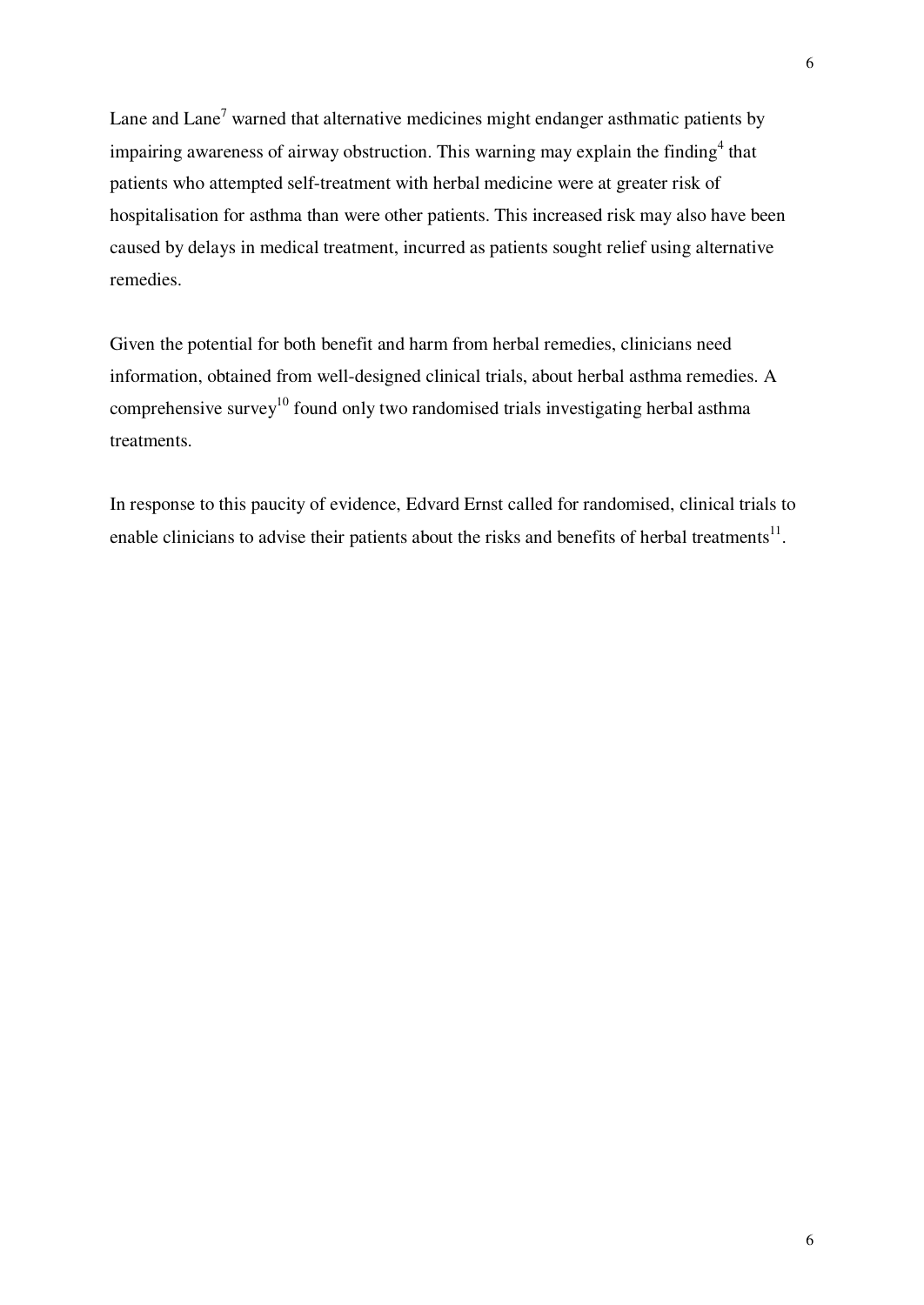We carried out a randomised, four-week study, investigating changes in subjective and objective measures of asthma, among adult asthmatic patients taking Oralmat, a commercially available rye-extract. During this study, patients taking Oralmat reported improved wellbeing, asthma symptoms and ability to exercise. Patients taking the placebo did not report equivalent improvements.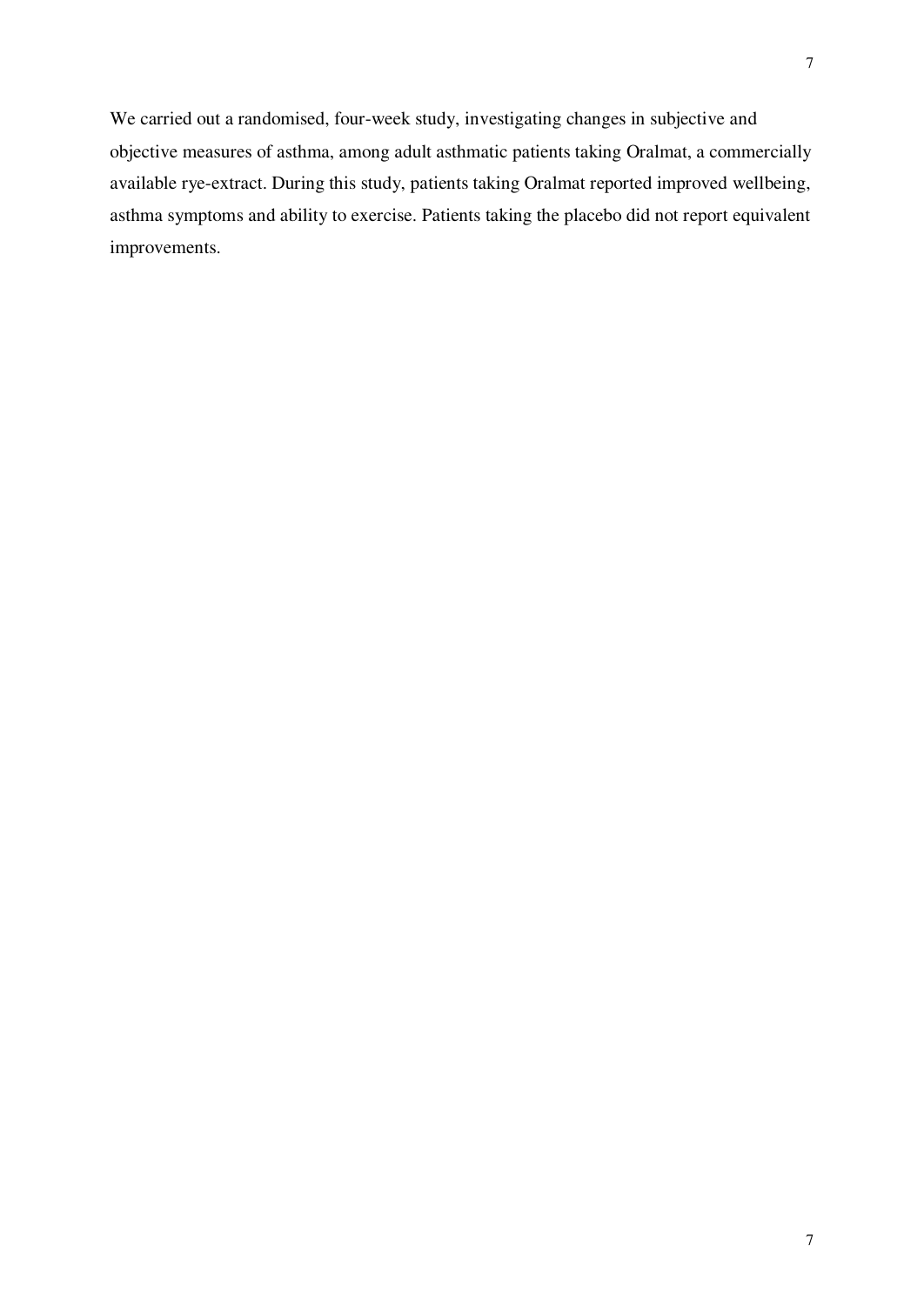#### **Methods**

We used a randomised, placebo-controlled, double-blinded group design to investigate the effects of a commercially available rye-extract, Oralmat<sup>TM</sup>, on subjective and objective measures of asthma.

#### *Patient selection and allocation*

Thirty-seven adult patients (19 male, 18 female) with mild, stable asthma were recruited into the study between May and December 1998. Patients were recruited through a newspaper advertisement, radio interviews and "word of mouth". Mild stable asthma was defined by a previous diagnosis of asthma; at least a  $20\%$  fall in  $FEV<sub>1</sub>$  in response to a hypertonic saline bronchial challenge<sup>(12)</sup>, and no history of life-threatening asthma. Patients were excluded if, on testing or history, they were judged to have severe, unstable asthma, any other form of airway disease or other significant illness. Patients were informed of their right to withdraw from the study at any time.

After patients recruited to the study gave their informed consent to participation, each patient was assigned a number and subsequently randomised into either the Treatment (Oralmat<sup>TM</sup> Drops Solution – Manufactured by Schumacher Pharmaceuticals Pty Ltd) or the Placebo group. To protect the privacy of patients and the integrity of the study, the manufacturers were never informed of patient identities. The investigators and patients remained blinded to patient allocation until all measurements and questionnaires had been completed.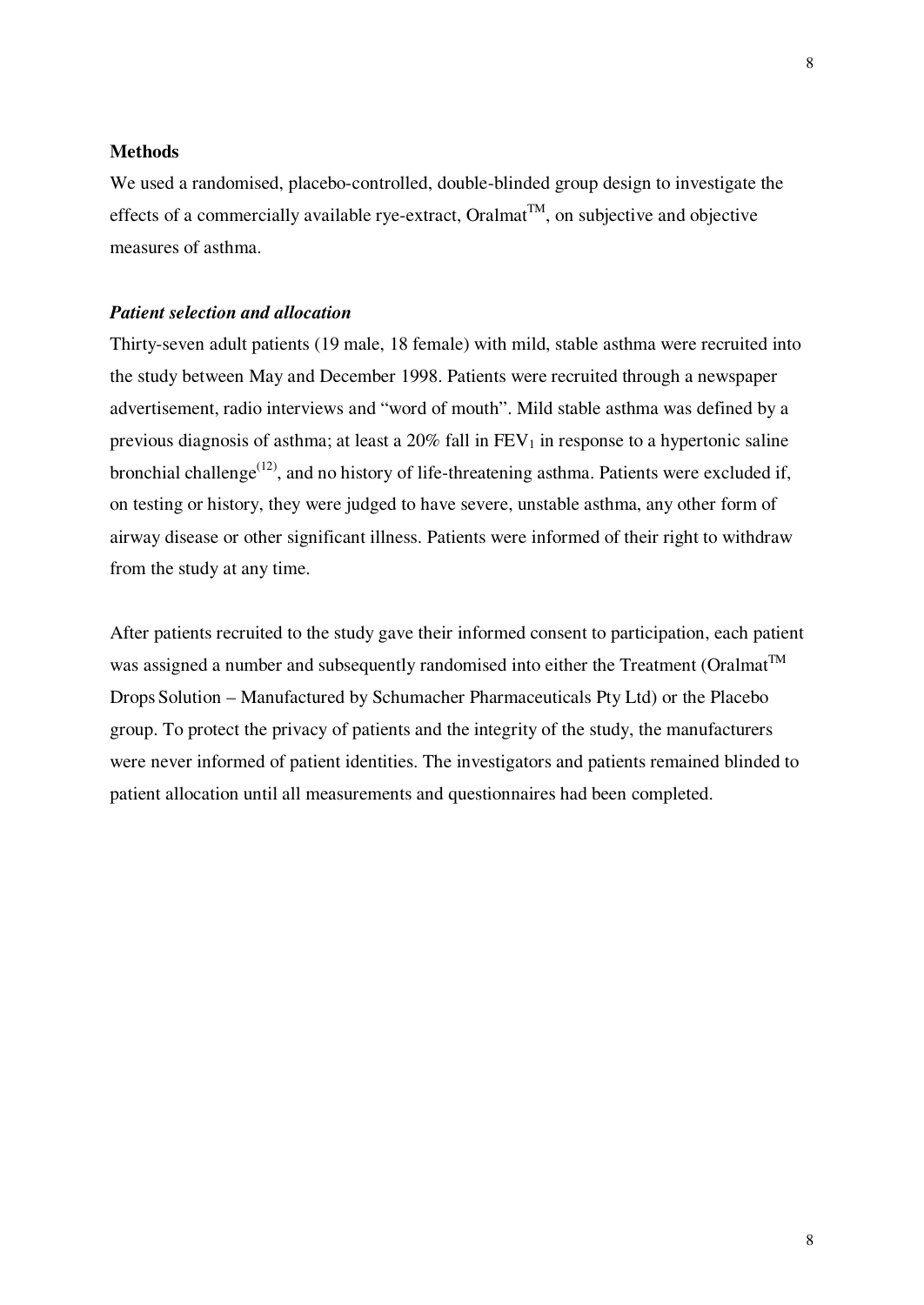#### *Treatment*

The manufacturers provided the Oralmat/placebo to the pharmacy at John Hunter Hospital, in vials already labelled with patient numbers. After each patient had completed an initial questionnaire and baseline spirometry, and these had been scrutinised for any reasons for exclusion, he or she was provided with the assigned vial.

Patients were asked to self-administer the Oralmat/placebo by placing three drops under the tongue, three times each day until the final (week 4) measurements were completed.

#### *Measurements*

Each patient completed an initial questionnaire, prior to the commencement of treatment, on his or her general medical history, his or her history of asthma, the current severity, treatment and triggers of the asthma, and other potentially relevant medical information. This questionnaire was scrutinised for reasons for exclusion, and was used both for characterisation of the patient sample and for comparisons of the pre-treatment health status of the treatment and placebo groups.

Patients were asked to keep a daily record (diary) of symptoms and medication during the study, and to complete follow-up questionnaires after one and four weeks of treatment. These latter questionnaires investigated the patients' perceptions of symptomatic changes on a scale of  $-3$  (worse) through 0 (same) to 3 (better), as well as any changes in medication use during the trial.

At week 0, week 1 and week 4 of the study, lung function was measured using a Medical Graphics PF/Dx 1085 Spirometry System, according to recommended techniques. Patients were asked not to use bronchodilators less than two hours before spirometry. Following the initial spirometry, 2 ml of salbutamol (2.5mg/ml), combined with 2 ml of normal saline, was administered by nebuliser. Ten minutes subsequently, spirometry was repeated. This spirometry provided measurements of  $FVC$ ,  $FEV_1$ ,  $FEF_{Max}$  and  $FEF_{25-75\%}$ , before and after bronchodilator use.

A blood sample was collected from each patient at week 0, week 1 and week 4 of the study. These samples were analysed for relevant haematological and immunological and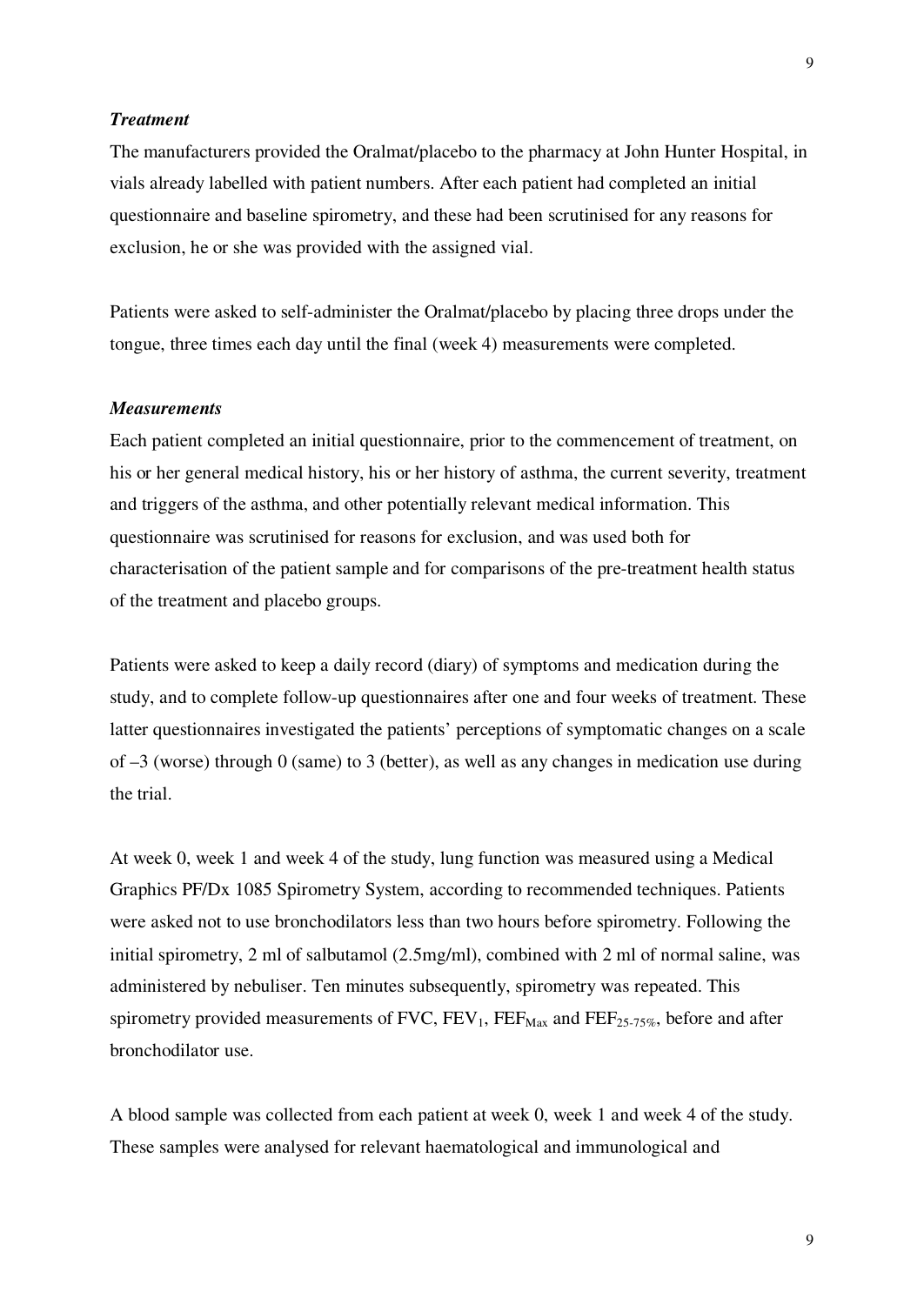biochemical characteristics. Each patient's sitting blood pressure was measured during each visit.

#### *Analyses*

Data were analysed using Microsoft Excel '97 and SPSS for Windows.

The medical profile of the patient group was expressed in terms of pre-treatment spirometry and the patients' responses to the initial questionnaire. Pre-treatment differences between the treatment and placebo groups were assessed using Chi-squared analyses of patient responses to the initial questionnaire and Students' t-tests performed on pre-treatment spirometry measurements.

Between-treatments differences in patients' responses to the follow-up questionnaire were assessed using the Mann-Whitney test of two medians.

Changes in week 1 spirometric measures, expressed as percentages of predicted values, were calculated as the difference between the week 1 and week 0 values, expressed as a percentage of the week 0 values. The same calculation was performed for the week 4 spirometric measures. Between treatments, differences in mean scores for these values were assessed using MANOVA and Student's t-test.

Between-treatments differences in mean scores for the haematological, immunological and biochemical measures (expressed as percentages of predicted values, where appropriate) were assessed using Student's t-test.

Diary records were summed separately for each patient and each question, for days 1 to 5 (Sum 1) and for days 24 to 28 (Sum 2). The differences between Sum 1 and Sum 2 were calculated and a Mann-Whitney test was use to compare these differences between the Oralmat and placebo groups.

Some patients ceased taking preventative medications during the experiment. To determine the effects of these changes on the results, the above calculations were repeated with the omission of these patients.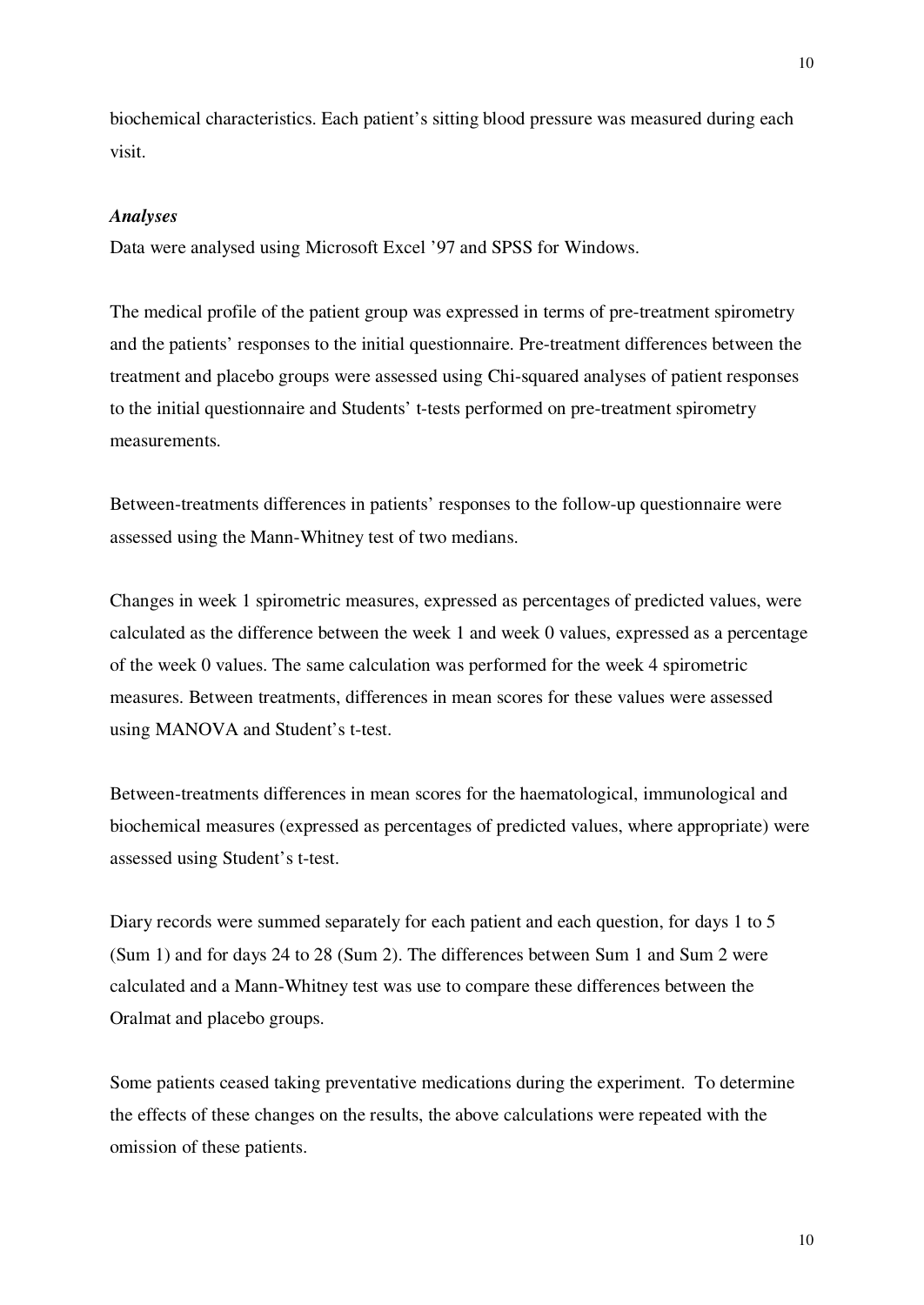#### **Results**

#### *Pre-treatment Characteristics*

We found no significant pre-treatment differences between the treatment and placebo groups in any of the measured or surveyed parameters.

In the pre-treatment questionnaire, 60% of patients reported experiencing an asthma exacerbation in the previous year, with 27.8% reporting an exacerbation in the previous month. Eight percent reported a hospital admission due to asthma in the previous year. Slightly over half (52.8%) of the patients said they coughed regularly, while 88.9% reported wheezing in the previous year. Two-thirds of patients reported night or early morning awakening due to asthma.

Pre-treatment mean values for all spirometry measures fell below the population mean (100%), with the lowest mean measure being 66.4%, for pre-bronchodilator  $\text{FEF}_{25\text{-}75\%}$ , and the highest mean measure being 97.2%, for post-bronchodilator FVC (Table 3).

| 3: Mean spirometry measures (all patients) prior to treatment |                    |                     |                    |                     |                               |                               |                       |                       |  |  |  |  |
|---------------------------------------------------------------|--------------------|---------------------|--------------------|---------------------|-------------------------------|-------------------------------|-----------------------|-----------------------|--|--|--|--|
| <b>IMEASUREMENT</b>                                           | FEV <sub>1</sub>   | FEV <sub>1</sub>    | <b>FVC</b>         | <b>FVC</b>          | $\mathsf{FEF}_{\mathsf{MAX}}$ | $\mathsf{FEF}_{\mathsf{MAX}}$ | FEF <sub>25-75%</sub> | FEF <sub>25-75%</sub> |  |  |  |  |
| <b>IPRE/POST BRONCHODIL.</b><br><b>MEAN</b>                   | <b>PRE</b><br>87.1 | <b>POST</b><br>91.2 | <b>PRE</b><br>95.7 | <b>POST</b><br>97.2 | <b>PRE</b><br>96.9            | <b>POST</b><br>92.8           | <b>PRE</b><br>66.4    | <b>POST</b><br>76.9   |  |  |  |  |
| <b>ISTANDARD DEVIATION</b>                                    | 24.4               | 23.8                | 19.4               | 18.4                | 25.9                          | 23.1                          | 35.3                  | 38.5                  |  |  |  |  |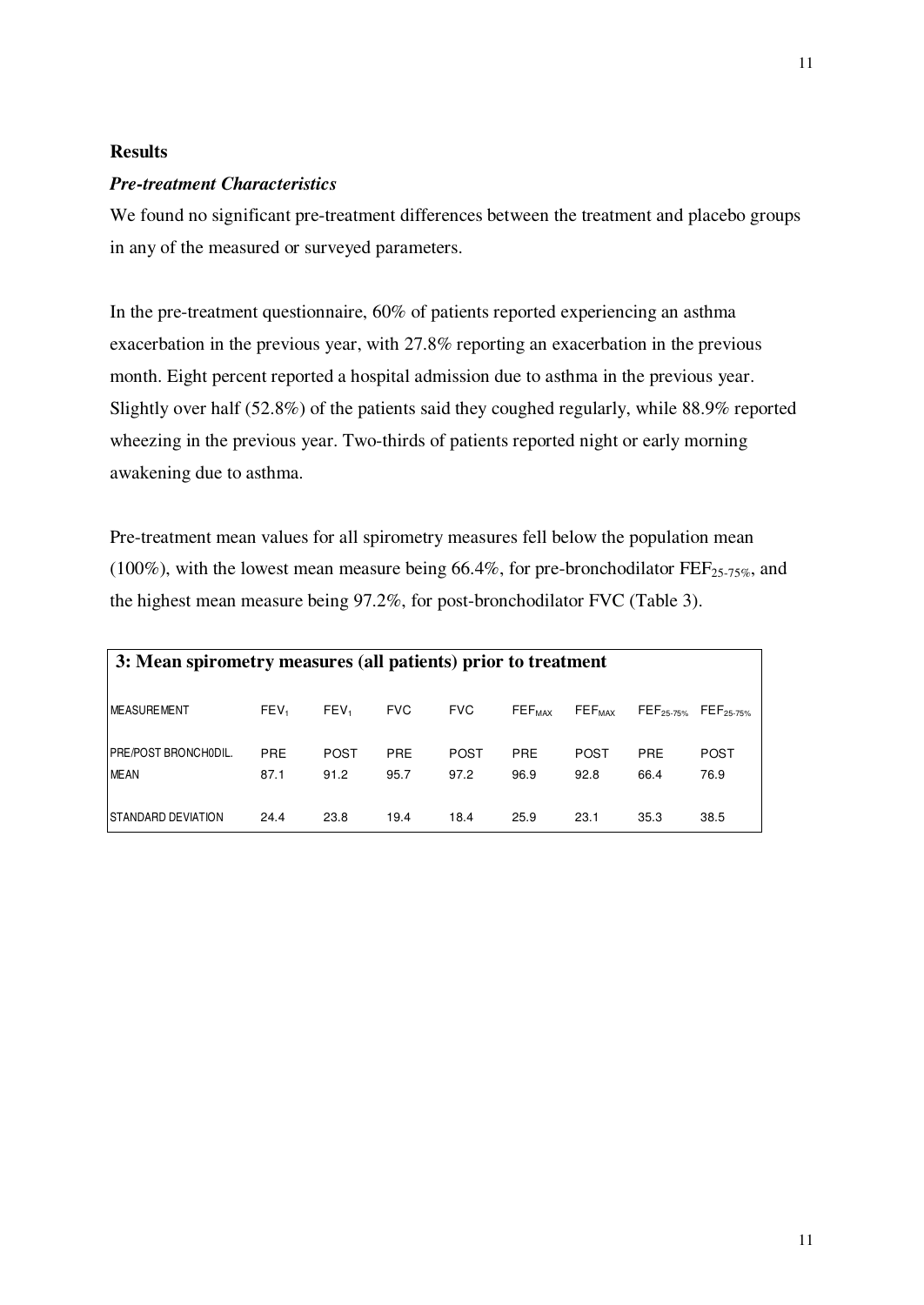#### **Questionnaires**

Patients taking Oralmat reported significantly greater improvements in wellbeing (p<0.01) and asthma symptoms  $(p<0.01)$  during week 1 of the study, and in wellbeing  $(p<0.01)$  and ability to exercise ( $p<0.05$ ) during week 4 of the study, than did patients taking the placebo (Figures 1 to 6; Table 4).

After omission of the responses of patients who had changed their medication regimen, patients taking Oralmat reported significantly greater improvements in wellbeing  $(p<0.01)$ , asthma symptoms ( $p<0.01$ ) and ability to exercise ( $p<0.05$ ) during week 1 of the study, and in wellbeing ( $p<0.05$ ) and ability to exercise ( $p<0.01$ ) during week 4 of the study, than did patients taking the placebo.

We found no significant differences in other questionnaire responses between patients taking Oralmat and those taking the placebo.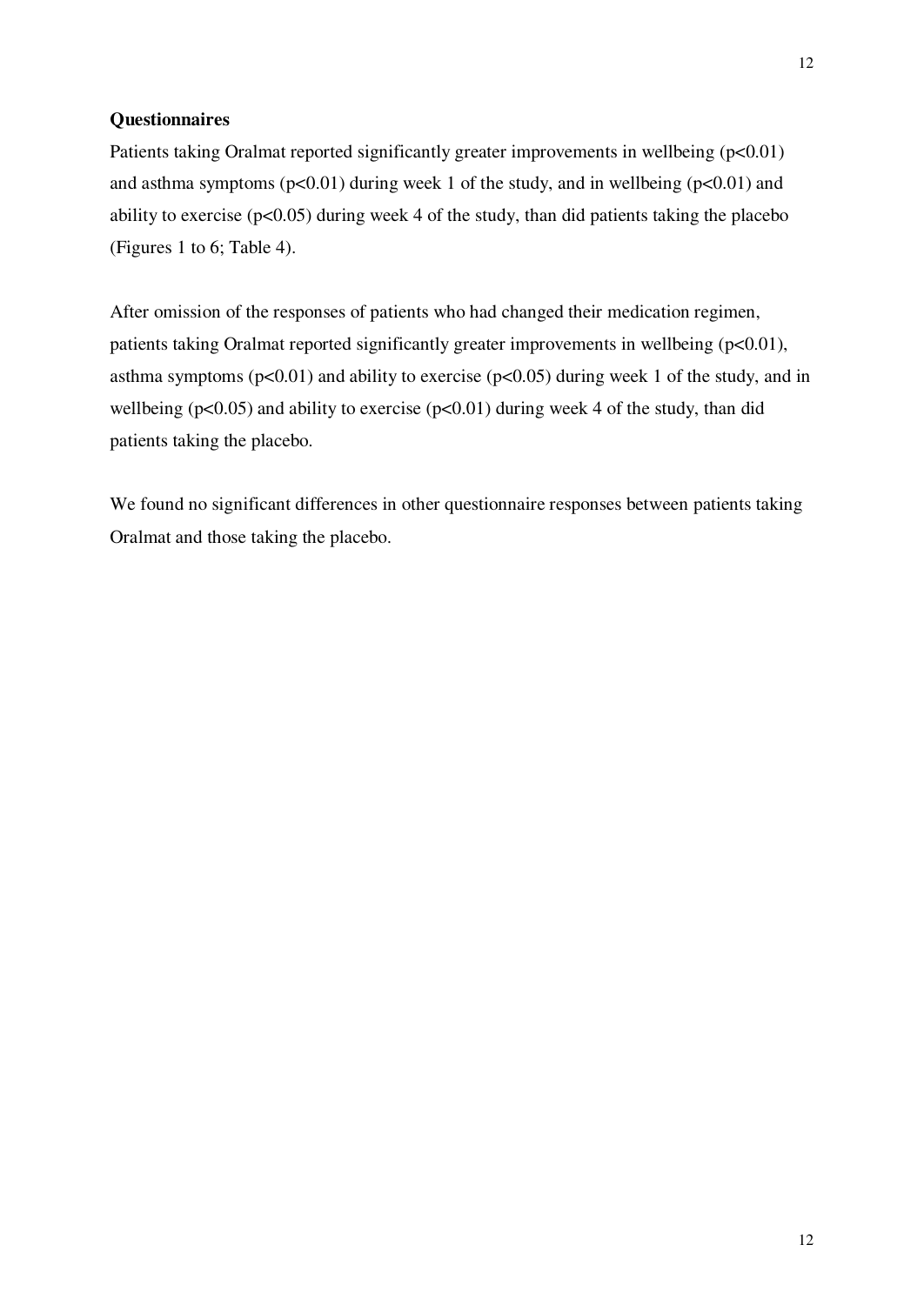| 4: Responses to follow-up surveys on patients' perceptions of health changes |        |                |                |                |      |                |  |  |  |  |  |  |  |
|------------------------------------------------------------------------------|--------|----------------|----------------|----------------|------|----------------|--|--|--|--|--|--|--|
| WEEK 1                                                                       |        |                |                |                |      |                |  |  |  |  |  |  |  |
|                                                                              |        | <b>ORALMAT</b> |                | <b>PLACEBO</b> |      |                |  |  |  |  |  |  |  |
|                                                                              | better | same           | worse          | better         | same | worse          |  |  |  |  |  |  |  |
| General wellbeing                                                            | 10     | 7              | 1              | $\overline{2}$ | 14   | 2              |  |  |  |  |  |  |  |
| Asthma symptoms                                                              | 10     | 6              | 2              | $\Omega$       | 13   | 5              |  |  |  |  |  |  |  |
| Ability to exercise                                                          | 8      | 8              | $\overline{2}$ | $\overline{4}$ | 13   | 1              |  |  |  |  |  |  |  |
|                                                                              |        |                |                |                |      |                |  |  |  |  |  |  |  |
| WEEK4                                                                        |        |                |                |                |      |                |  |  |  |  |  |  |  |
|                                                                              |        | <b>ORALMAT</b> |                | <b>PLACEBO</b> |      |                |  |  |  |  |  |  |  |
|                                                                              | better | same           | worse          | better         | same | worse          |  |  |  |  |  |  |  |
| General wellbeing                                                            | 10     | $\overline{4}$ | 1              | 5              | 8    | 3              |  |  |  |  |  |  |  |
| Asthma symptoms                                                              | 9      | 6              | $\Omega$       | 6              | 9    | 1              |  |  |  |  |  |  |  |
| Ability to exercise                                                          | 10     | 5              | $\mathbf{0}$   | $\overline{4}$ | 10   | $\overline{2}$ |  |  |  |  |  |  |  |



*.* 

*Figure 1: Perceived changes in wellbeing among patients taking Oralmat or a placebo (Patients who continued taking preventative medicine)*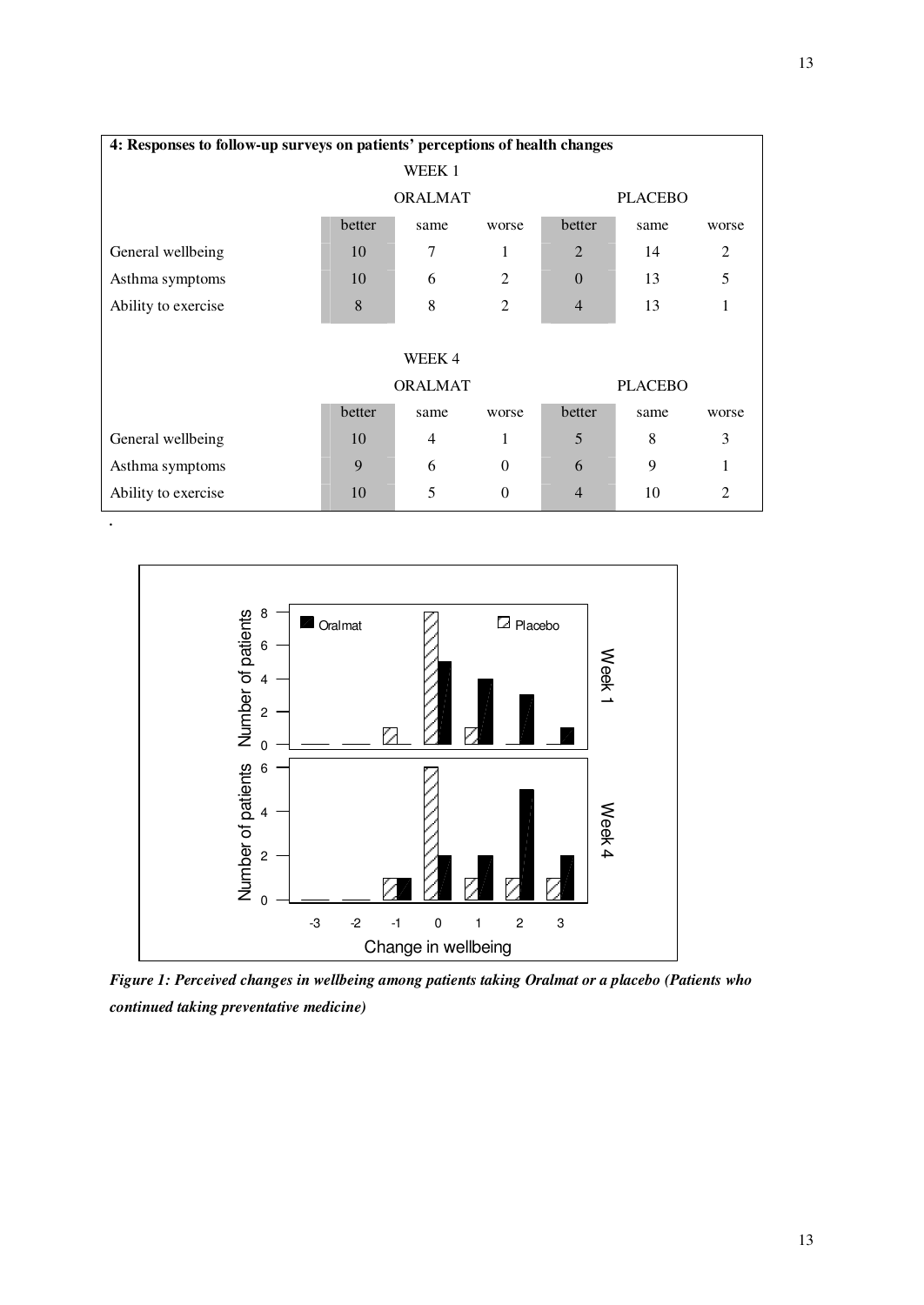

*Figure 2:Perceived changes in asthma symptoms among patients taking Oralmat or a placebo (Patients who continued taking preventative medicine)* 



Figure 3: Perceived changes in ability to exercise among patients taking Oralmat or a placebo (Patients who *continued taking preventative medicine)* 

We found no significant differences between the Oralmat and placebo groups in blood pressure, in haematological, biochemical or immunological measures, or in symptomatic changes reported in patient diaries.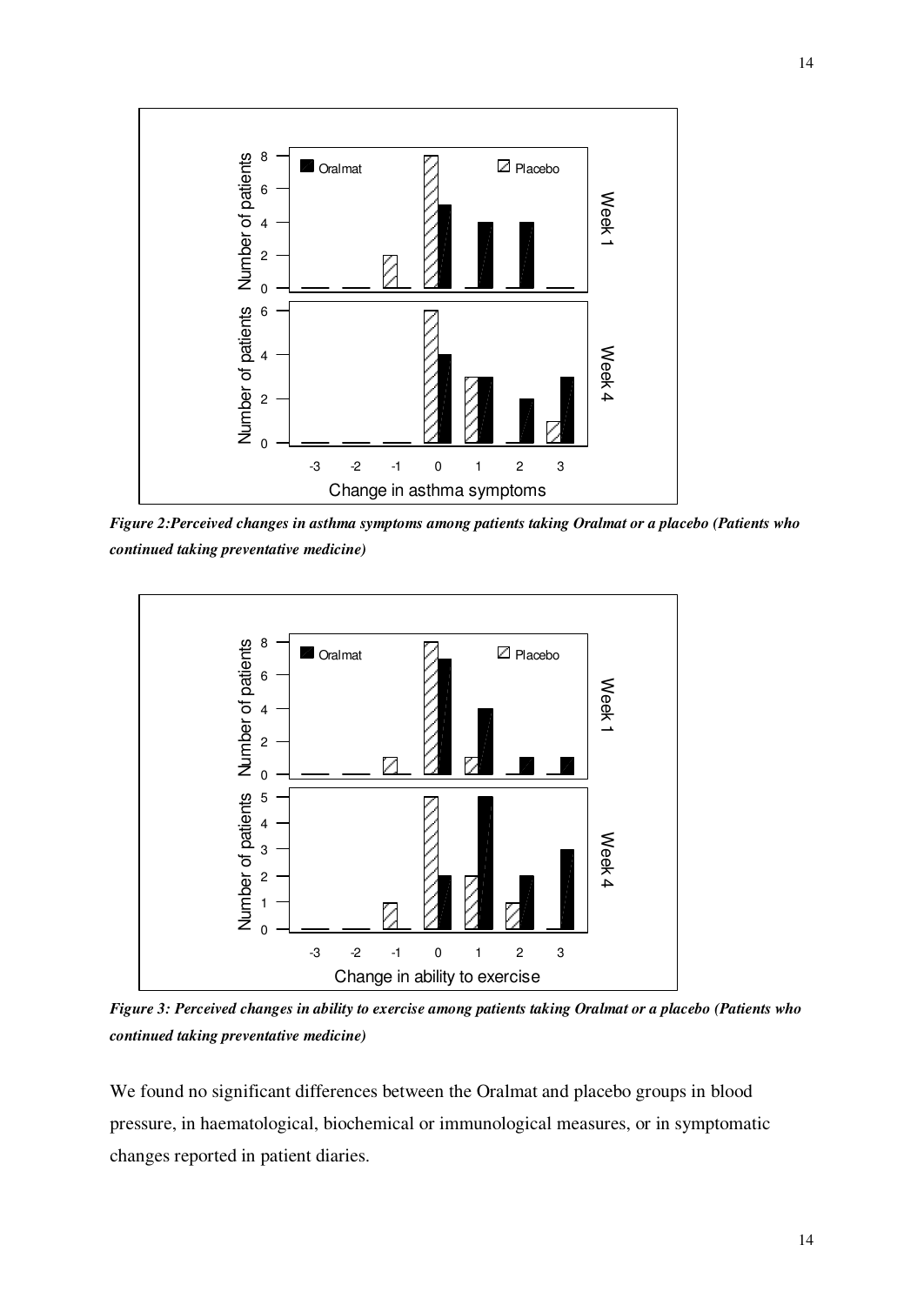#### **Discussion.**

Patients taking Oralmat reported greater improvements in wellbeing, asthma symptoms and ability to exercise than did patients taking the placebo. These differences were statistically significant, and continued to be significant once patients who had ceased taking preventative medications were omitted from the analyses.

Why were significant differences between the Oralmat and placebo groups found for these variables, but not for other surveyed variables or for variables reported in the patient diaries? Although all patients reported some asthma symptoms, and these symptoms were likely to affect both patients' wellbeing and ability to exercise, the nature of patients' symptoms varied. Only 19 patients reported coughing more than once a week, and eight patients reported regularly coughing up sputum. Similarly, in the patient diaries, only 11 patients reported any sleep disturbance during the first 5 days of the study. Also in this diary, twenty-two patients reported coughing and 20 patients reported breathlessness during the first 5 days of the study. The smaller number of patients reporting these specific symptoms reduced the chance that we would find any statistically significant improvements in these symptoms.

In view of the absence of objectively measured changes, such as changes in spirometric measures, how much weight should we give to changes in subjective measures? Subjective measures of asthma can be deceptive, as patients may underestimate their level of airway obstruction<sup>13</sup>. However, spirometric measures do not always reflect disease processes such as hyperinflation and airways plugging<sup>13</sup>. The reversal of hyperinflation, as asthma treatment reduces bronchial inflammation, may vitiate improvements in forced expiratory volume<sup>15</sup>. Conversely, significant symptomatic improvements may be noted during treatment, as decreasing residual volume improves lung compliance<sup>15</sup>.

In consequence, patients may report changes in asthma symptoms without parallel changes in spirometry measures. In a study by Juniper *et al*. 16 , patients reported improvements in their asthma and reduced bronchodilator use during twelve months of treatment with budesonide, despite the absence of any improvement in  $FEV<sub>1</sub>$ . Patients taking the placebo did not report any significant improvement in symptoms or in bronchodilator use. A pioneering study of Intal<sup>17</sup> found significant, even "striking", symptomatic improvements, but noted that "reliance"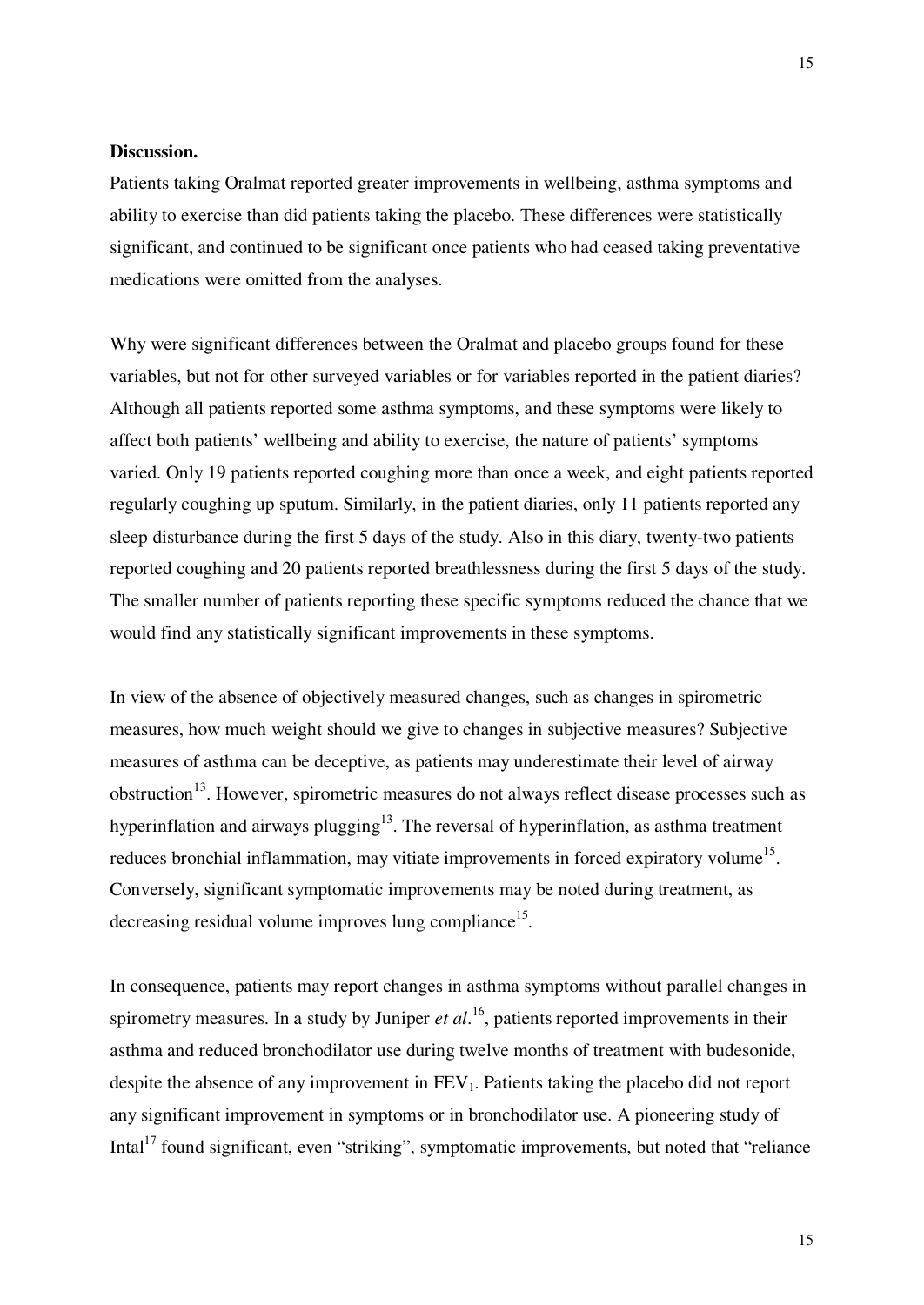on simple spirometry alone would have led to a failure to recognise the therapeutic value of FPL670 [Intal] in six of the ten patients."

Considered alone, reported improvements in subjective measures would be insignificant but, in the context of a randomised double-blinded clinical trial, they cannot be dismissed. If the improvements in subjective measures reported by patients taking Oralmat occurred in response to other factors (increased contact with medical and nursing staff, for example) we would expect patients taking the placebo to report equivalent improvements. Although there was a slight trend to improvement in the placebo group during week 4, this was significantly less than that in the Oralmat group. There was no trend toward improvement in the placebo group during week 1.

What caused the reported improvements in asthma symptoms among patients taking Oralmat? We found no improvements in lung function, as measured by spirometry. However, limitations in the size of this study meant that only very large differences in spirometric values would have been detected. We cannot conclude, from these results, that Oralmat does not cause objectively measurable changes in lung function.

Reported improvements in asthma symptoms and ability to exercise are not necessarily due to improved lung function. An increased ability to exercise was reported after acupuncture<sup>18</sup>. This change was explained as a consequence of a decreased perception of breathlessness in patients whose lung function remained unaltered. Diazepam<sup>19</sup> and dihydrocodeine<sup>20</sup> have also been shown to reduce perceptions of breathlessness. Like these treatments, Oralmat may alter perceptions, so that patients are less distressed by their asthma. Such effects should not be disregarded. Treatments that reduce distress due to asthma may be clinically useful. However, care should be taken to ensure that these treatments do not abolish awareness of severe airway obstruction 7 .

Further studies are needed to verify the effects of Oralmat. Ideally, these studies should use a crossover design, involving sufficient patients to facilitate identification of clinically significant spirometric effects.

If further clinical trials support the finding that Oralmat has a beneficial effect on asthma symptoms, researchers will need to investigate potential sources of improvement. Analyses of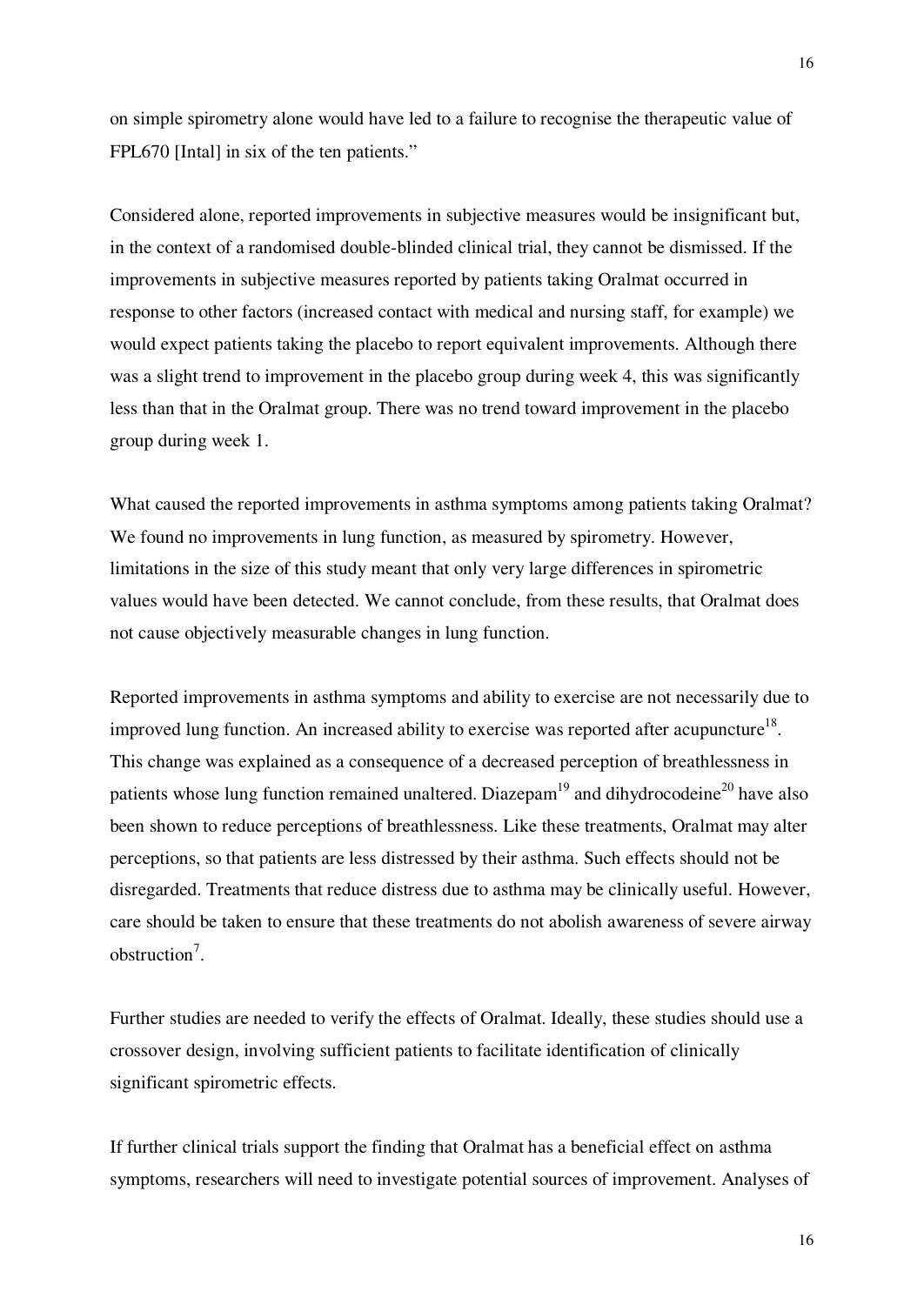Oralmat should be performed, concurrently with these clinical trials, to identify ingredients of the extract, and to determine which ingredients are present in potentially bioeffective quantities.

In view of this report, clinicians may choose to give qualified support to the use of Oralmat by patients who are seeking complementary asthma treatment. It is important to stress to patients that this remedy should not replace conventional treatments, but should only be used as a supplement, at least until further evidence is available.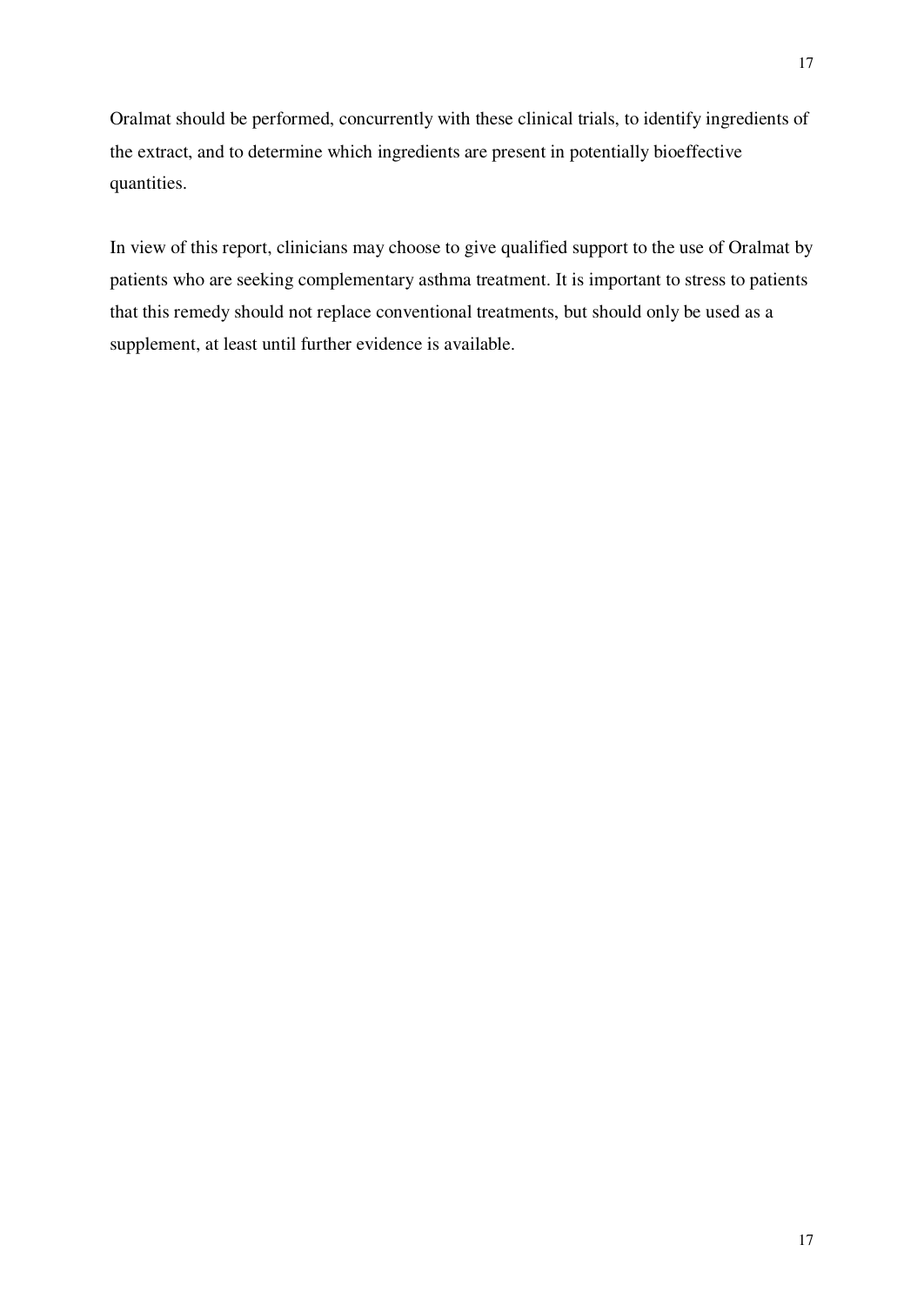#### **References**

- 1. Blanc PD, Cisternas M, Yelin E. Asthma, employment status, and disability among adults treated by pulmonary and allergy specialists. Chest 1996;109:688-96
- 2. Mellis CM, Peat JK, Bauman AE, Woolcock AJ. The cost of asthma in New South Wales. Med J Aust 1991;155:522-8
- 3. Andrews L, Lokuge S, Martin J. The use of alternative therapies by children with asthma: A brief report. J Paediatr Child Health 1998;34:131-4
- 4. Blanc PD, Kuschner WG, Yelin EH. Use of herbal products, coffee or black tea, and overthe-counter medications in self-treatments among adults with asthma. J Allergy Clin Immunol 1997;100:789-91
- 5. Ernst E. Complementary therapies for asthma: what patients use. J. Asthma 1998;35:667-
- 6. Mullins RJ. Echinacea-associated anaphylaxis Med J Aust 1998; 168:170-1
- 7. Lane DJ, Lane TV. Alternative and complementary treatment for asthma. Thorax 1991;46:787-97
- 8. Drew AK, Myers SP. Safety issues in herbal medicine: implications for the health professions. Med J Aust 1997;166:538-41
- 9. Leung R, Thien, FCK, Czarny, D. Royal jelly-induced asthma and anaphylaxis. . J Allergy Clin Immunol 1995, 96(6) 1004-7
- 10. Vickers AJ, Smith C. Analysis of the evidence profile of the effectiveness of complementary therapies on asthma: a qualitative survey and systematic review Comp Ther Med 1997;5:202-9
- 11. Ernst E. Complementary/Alternative medicine for asthma: We do not know what we need to know. Chest 1999;115:1-2
- 12. Chai H, Farr RS, Froelich LA, Mathison DA, McLean JA, Rosenthal RR, et al. Standardization of bronchial inhalation challenge procedures. J Allergy Clin Immunol 1975;56:323-27
- 13. Teeter JG, Bleeker ER. Relationship between airway obstruction and respiratory symptoms in adult asthmatics. Chest 1998;113:272-7
- 14. Jones PW. Quality of life measurement in asthma. Eur Resp J 1995;8:885-887
- 15. Woolcock AJ, Read, J. Improvement in bronchial asthma not reflected in forced expiratory volume. Lancet 1965; 2:1323-25.
- 16. Juniper EF, Kline PA, Vanzieleghem MA, Ramsdale EH, O'Byrne PM, Hargeave FE. Effect of long term treatment with an inhaled corticosteroid (Budesonide) on airway